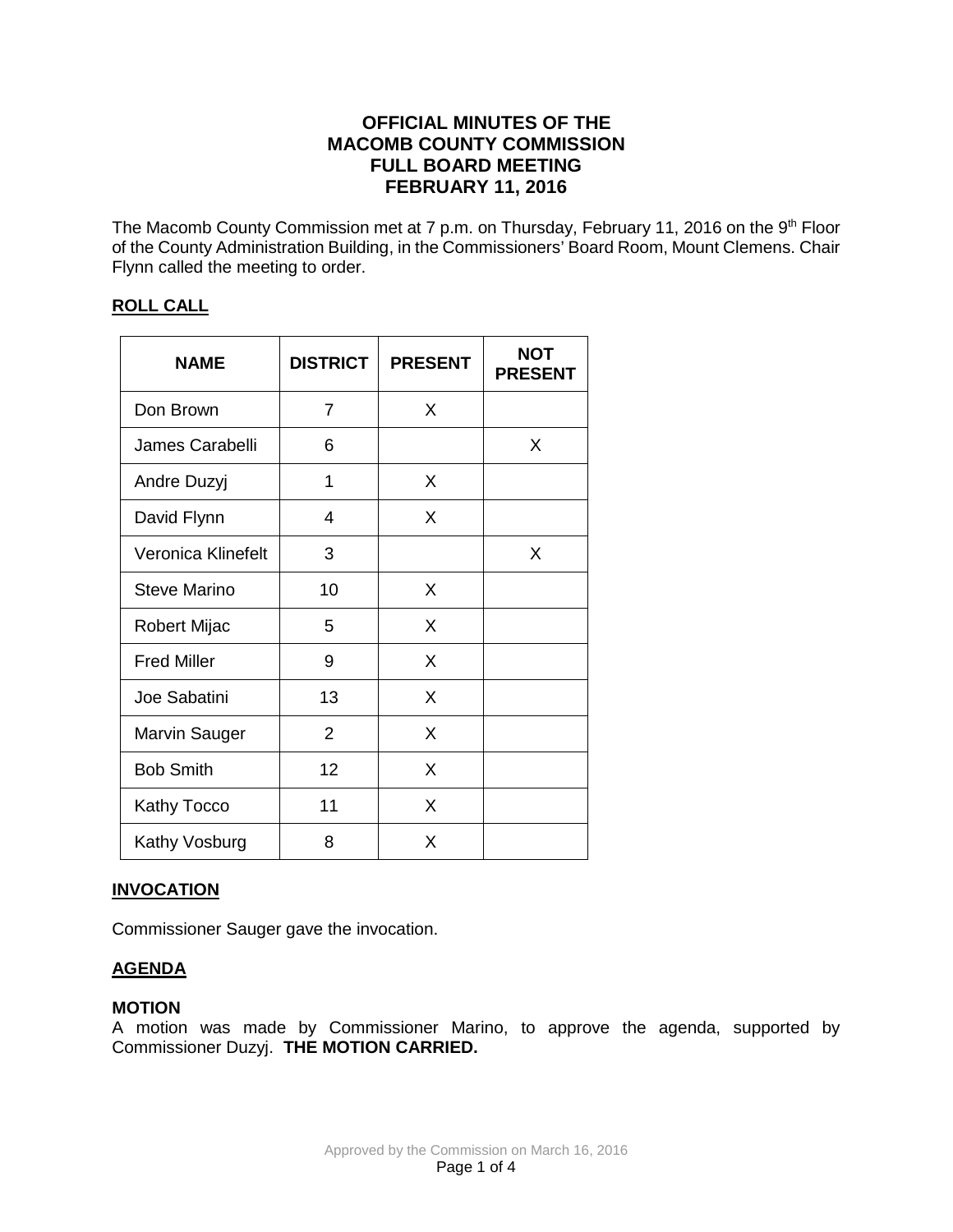## **MINUTES**

### **MOTION**

A motion was made by Commissioner Smith, to approve the minutes dated January 20, 2016 (FB) and February 4, 2016 (FB), supported by Commissioner Brown. **THE MOTION CARRIED.** 

#### **PUBLIC PARTICIPATION**

None

#### **CORRESPONDENCE FROM EXECUTIVE**

None

## **JUSTICE & PUBLIC SAFETY/HEALTH & HUMAN SERVICES/FINANCE COMMITTEE MEETING – February 11, 2016**

The reading of the recommendations from the Finance Committee was waived and a motion was made by Chair Vosburg, supported by Vice-Chair Marino, to adopt the committee recommendations.

- **R16-024** Authorize the increase in the FY2016 budgeted state revenues and expenditures of the Circuit Court Fiscal Budget in the amount of \$25,000 to account for the amount awarded by the Office of Highway Safety Planning, which was not included in the FY2016 budget adopted by the Board of Commissioners in September, 2015; further, this budget action addresses budgetary issues only. It does not constitute the Commission's approval of any County contract. If a contract requires Commission approval under the County's Contracting Policy or the County's Procurement Ordinance, such approval must be sought separately; further, a copy of this Board of Commissioners' action is directed to be delivered forthwith to the Office of the County Executive.
- **R16-025** Approve an increase in the 2016 CY budgeted revenues and expenditures for the Community Corrections Department as a result of being rewarded a Federal Justice Assistance Grant covering the years 2014-2018 in the amount of \$75,719; further, this budget action addresses budgetary issues only. It does not constitute the Commission's approval of any County contract. If a contract requires Commission approval under the County's Contracting Policy or the County's Procurement Ordinance, such approval must be sought separately; further, a copy of this Board of Commissioners' action is directed to be delivered forthwith to the Office of the County Executive.
- **R16-026** Adopt Ordinance to Amend Enrolled Ordinance No. 2015-01, Entitled "FY 2016 Comprehensive General Appropriations Ordinance" to amend the FY 2016 Budget for the Martha T. Berry MCF Fund; further, a copy of this Board of Commissioners' action is directed to be delivered forthwith to the Office of the County Executive.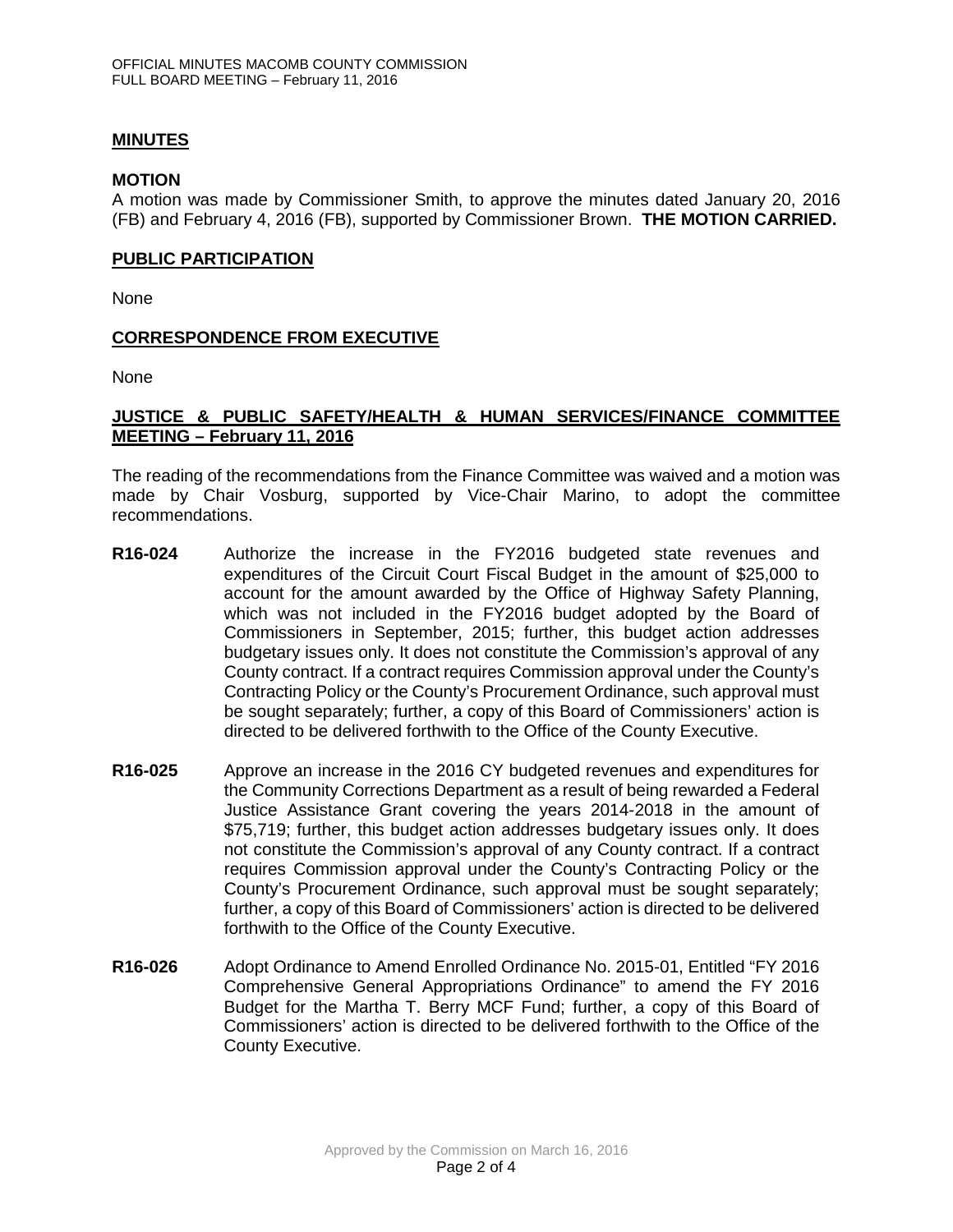- **R16-027** Approve the award of bid and contract with R. S. Contracting for the 2016 County-wide Special Pavement Marking Program; further, a copy of this Board of Commissioners' action is directed to be delivered forthwith to the Office of the County Executive.
- **R16-028** Approve award of bid for replacement of the Lakeshore Bridge to Dan's Excavating and approval and signature on the MDOT contract for this project; further, a copy of this Board of Commissioners' action is directed to be delivered forthwith to the Office of the County Executive.

## **THE MOTION CARRIED.**

## **BOARD CHAIR REPORT**

Chair Flynn gave his report during the Finance Committee meeting.

#### **MOTION**

**R16-029** A motion was made by Commissioner Marino, to receive and file the Board Chair report, supported by Commissioner Mijac. **THE MOTION CARRIED.**

#### **CORRESPONDENCE**

- a) Ballot proposal for Veterans Millage Renewal/County Clerk and Equalization Director
- b) Regional Transit Authority Millage/Corporation Counsel

### **MOTION**

**R16-030** A motion was made by Commissioner Brown, to receive and file correspondence, supported by Commissioner Vosburg. **THE MOTION CARRIED.**

#### **NEW BUSINESS**

Commissioner Vosburg introduced Deputy County Executive Kathy Bartz.

## **PUBLIC PARTICIPATION**

None